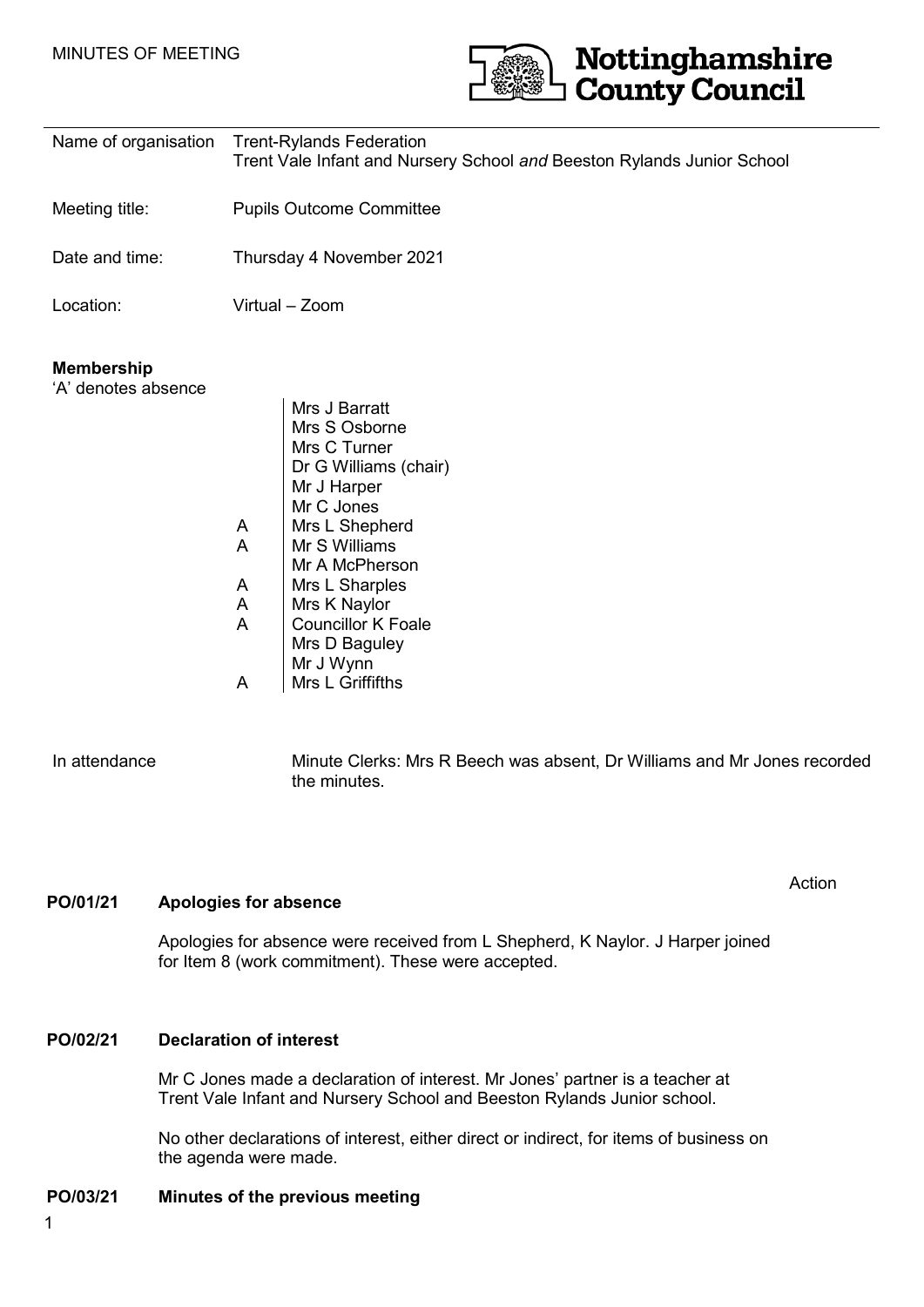The minutes of the meeting held on  $13<sup>th</sup>$  May 2021, having been circulated previously, were agreed by the chair and agreed as signed, as the meeting was held virtually.

#### **PO/04/21 Matters arising**

### *Policies on GovernorHub*

Policies were now all uploaded to GovernorHub in addition to key policies accessible on the school website, and all policies available at school.

### *Assessment findings from the family of schools*

Governors had asked whether the pattern of pupil attainment in July 2021 was similar across the family of schools. The pattern was different at BRJS compared to their schools locally. Informal observations made by teachers were that children in nearby schools had support needs for writing. For TRF, the pattern appeared similar to the national pattern, where reading and maths required more support.

### *Caveat on Website Regarding Executive Head*

Co-Hs had reviewed the website and provided an explanation of the Co-Head structure alongside references to an 'Executive Head'.

### *Membership of Committees*

**CT** 

Co-H(CT) observed that there is an imbalance in membership between Pupil Outcomes Committee (POC) and Resources Committee. The chair invited members to reflect on their membership to POC in preparation for revisiting subcommittees at the Full Governing Body meeting.

### **PO/05/21 2020-21 Attainment and Progress Data**

- a. F1
- b. F2
- c. Phonics Screening Check
- d. Year 1
- e. Year 2
- f. Year 3
- g. Year 4
- h. Year 5
- i. Year 6

Co-Hs provided data and narrative regarding each year group, with the exception of the F1 data (November, 2021), these data were form the preceding year (July 2021) teacher assessments.

F1 (Nursery) are a group who spent a considerable amount of their lives in lockdown. Assessed against the PRIME areas of early years development (Communication and Language, PSED, and Physical Development), around half were met age related expectations (ARE). Other pupils met one or two of the age-related expectations.

Most F2 (Reception) pupils had consistent attendance throughout lockdown. Most had met ARE by July 2021 in F1.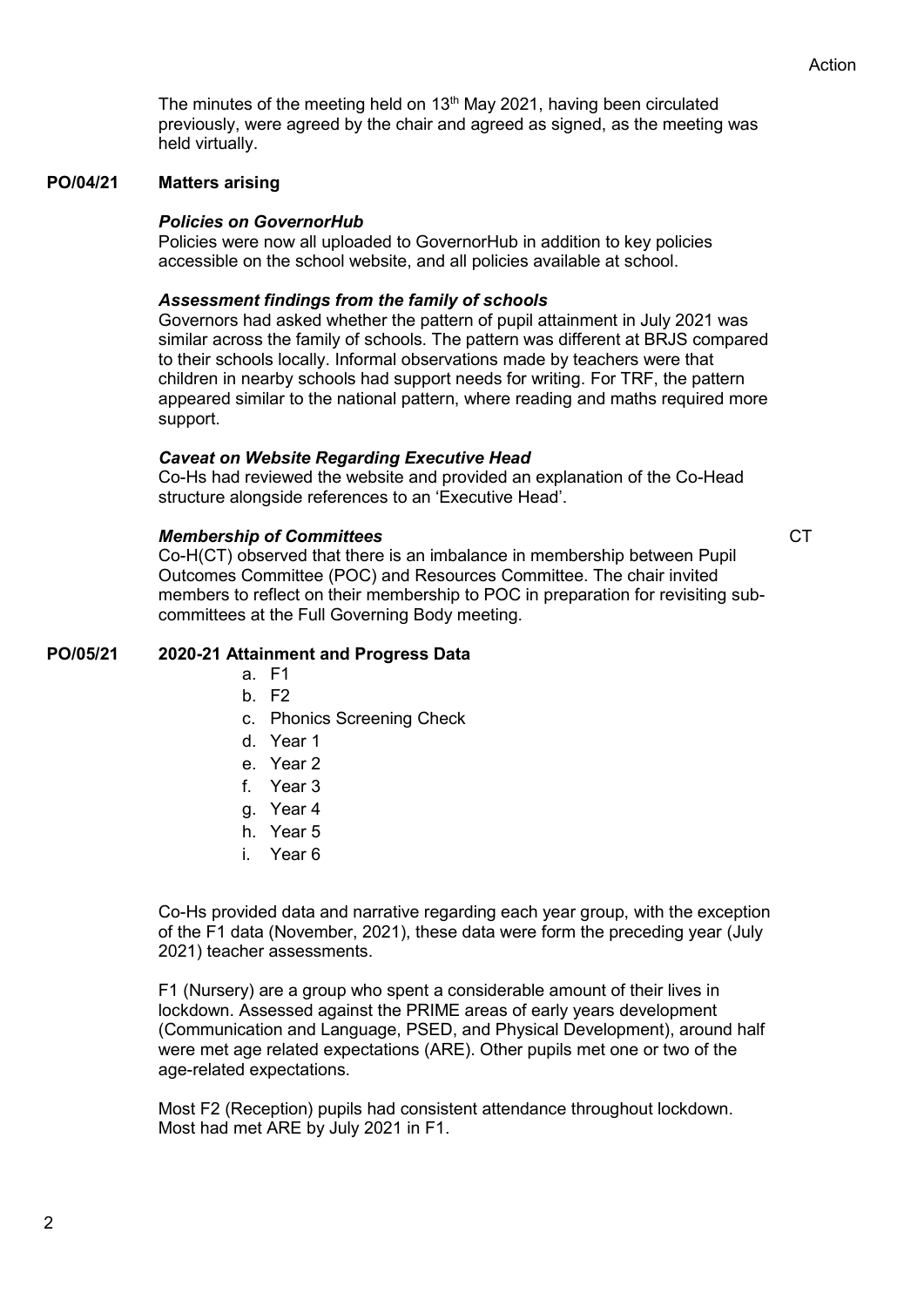Year 1 pupils missed 2 months of school during lockdown but were in line with National ARE for Good Level of Development by the July 2021 of their F2 year. These Year 1 pupils will complete the phonics screening check in June 2022.

Year 2 pupils missed half of F2 and 2 months of Year 1 during lockdown. Teacher assessed phonics screening check by July 2021 (Y1) indicated a little over half of pupils met the threshold to pass the check. This group completes a second phonics screening check in December 2021. Although the number of children at the, attainment, Expected ARE standard for writing is in line with national 2019 results, fewer children meet the Expected ARE standard, compared with national 2019 results, in reading and maths. Fewer children have performance at Greater Depth any reading, writing, or maths, when compared to the national 2019 results. Expected progress has been maintained but no overall accelerated progress.

Year 3 (BRJS), this is a small cohort compared to other year cohorts in the federation. The group have fewer children at Expected ARE standard attainment compared with national 2019 averages in reading and writing. However, they are broadly in line with national 2019 averages for maths. A substantial proportion of pupils from disadvantaged backgrounds are not currently at Expected ARE in any of the three subjects. Most pupils have made good progress, although no pupils have made accelerated progress. School closers had the greatest impact on DPs. This group missed two periods of their KS1 education.

Year 4 pupils are in line for Expected ARE standard for reading and maths attainment. Writing is below the 2019 national level. For Greater Depth ARE, writing and maths are below the national level but in-line for reading. Most pupils have made good progress, a small group have made accelerated progress. This group missed one period of their KS1 education & a term of KS2.

Year 5 pupils are above the 2019 national results for Expected ARE attainment, above the national results for Greater Depth ARE standard in reading and maths, while in line for writing. Where there is focus, it is in supporting more pupils from disadvantaged backgrounds in meeting the Expected ARE standard. Pupils have broadly made good progress; a small group have made accelerated progress. This group missed two periods of their KS2 education.

Year 6 pupils' attainment, when assessed at the end of their Year 5, continues to be above or in line with 2019 KS2 national averages for reading and writing but below for maths. Pupils have broadly made good progress; a small group have made accelerated progress. This group missed two periods of their KS2 education.

The pupils who were in Year 6 in July 2021 had attainment in line with, or above, the 2019 national averages for Expected ARE. They were above the 2019 national averages for Greater Depth ARE in reading and writing, and near the 2019 national average for maths.

**A governor commented that the hard work of the teaching team and leadership team is reflected in the attainment standards are often in line with 2019 national averages even with significant disruption to learning.**

### **A governor commented the pattern appears to reflect where children had mastered more foundational learning**

Co-H also noted that older pupils were also able to engage in more independent learning.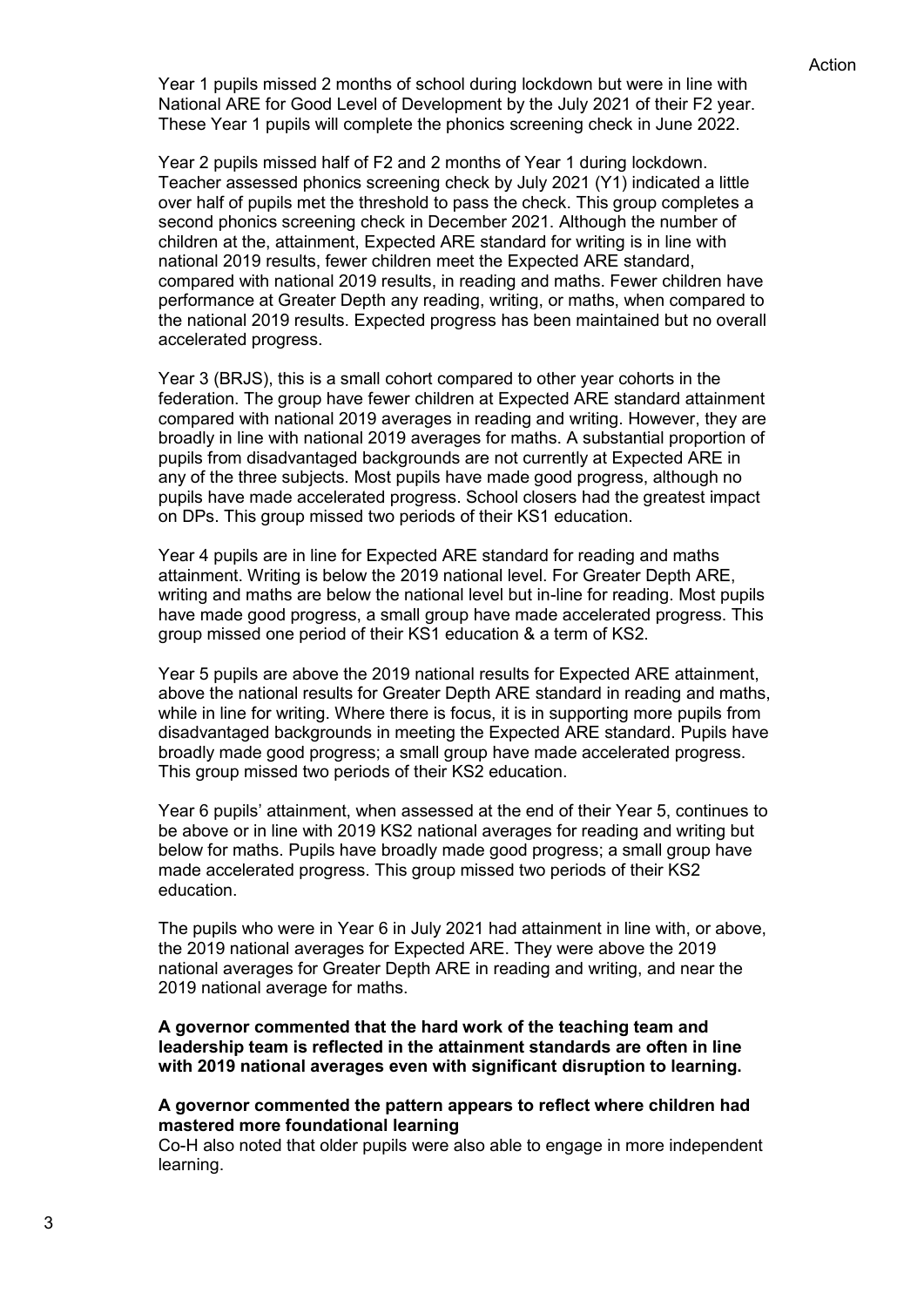### **PO/06/21 School Improvement Plan Priority 1 Priority 1 – Quality of Education To have a relentless focus on improving the quality and consistency of teaching**

The focus has been on empowering teachers to self-monitor and continue to improve the quality and consistency of teaching through co-operative planning and peer work scrutiny activity. Learning walks and book scrutiny work had also been undertaken. Teachers have been adaptive to pupil needs, assessing where there are gaps in the learning. There has been a focus on assessment for learning through looking at work in books to inform subsequent teaching sessions.

The school has been less affected by the ongoing Covid-19 pandemic than many other schools. The Co-Hs put this down to a continued regime of thorough cleaning and handwashing. This has meant the majority of children have stayed in school, benefitting from the high-quality teaching experiences.

The school leadership team continues to monitor the quality of Covid-19 learning packs for children who are required to isolate and have been in regular contact with pupils and parents who are affected. Generally, a small number of these have been sent out each week to support children who are off school provided they are sufficiently recovered to study through home learning.

Related to this priority, the Co-Hs have also made a decision to buy a validated phonics teaching scheme. This is also in response to a change in Government specification that prescribes a selection of validated phonics schemes and will replace the current scheme. Funding for the scheme is drawn from budget available from School Improvement Plan Priority 2.

### **The chair noted that the Co-H (CT) had talked through the rationale behind the changes in specification and the range of phonics schemes during the Summer term 2021.**

Outdoor learning has been rolled out for F1 and F2 pupils and further outdoor provision has been developed. Other years have also benefitted from Forest School provision. Co-Hs noted that their action plan includes an item to audit outside provision against externally developed frameworks. Moreover, Beeston Wildlife Group has been approached to help develop the pond area and £600 funding has been secured.

### **PO/07/21 School Improvement Plan Priority 2 Priority 2 – Quality of Education To identify the use of the Pupil Premium and Catch-Up Funding**

Co-Hs introduced the Pupil Premium and Catch-Up Funding action plan, which aims to reduce the impact of lost learning due to the Covid-19 pandemic and to Accelerate the progress of disadvantaged pupils, so their attainment is equal to non-disadvantaged pupils nationally.

Highlighted within these plans was the tutoring arrangements to support pupil learning. This included both school-led tutoring as well as a funding from a Co-H (SO) led funding bid, which awarded additional tutoring funding to the school. A new action plan is required, which will be updated and uploaded to the school websites by December 2021.  $SO$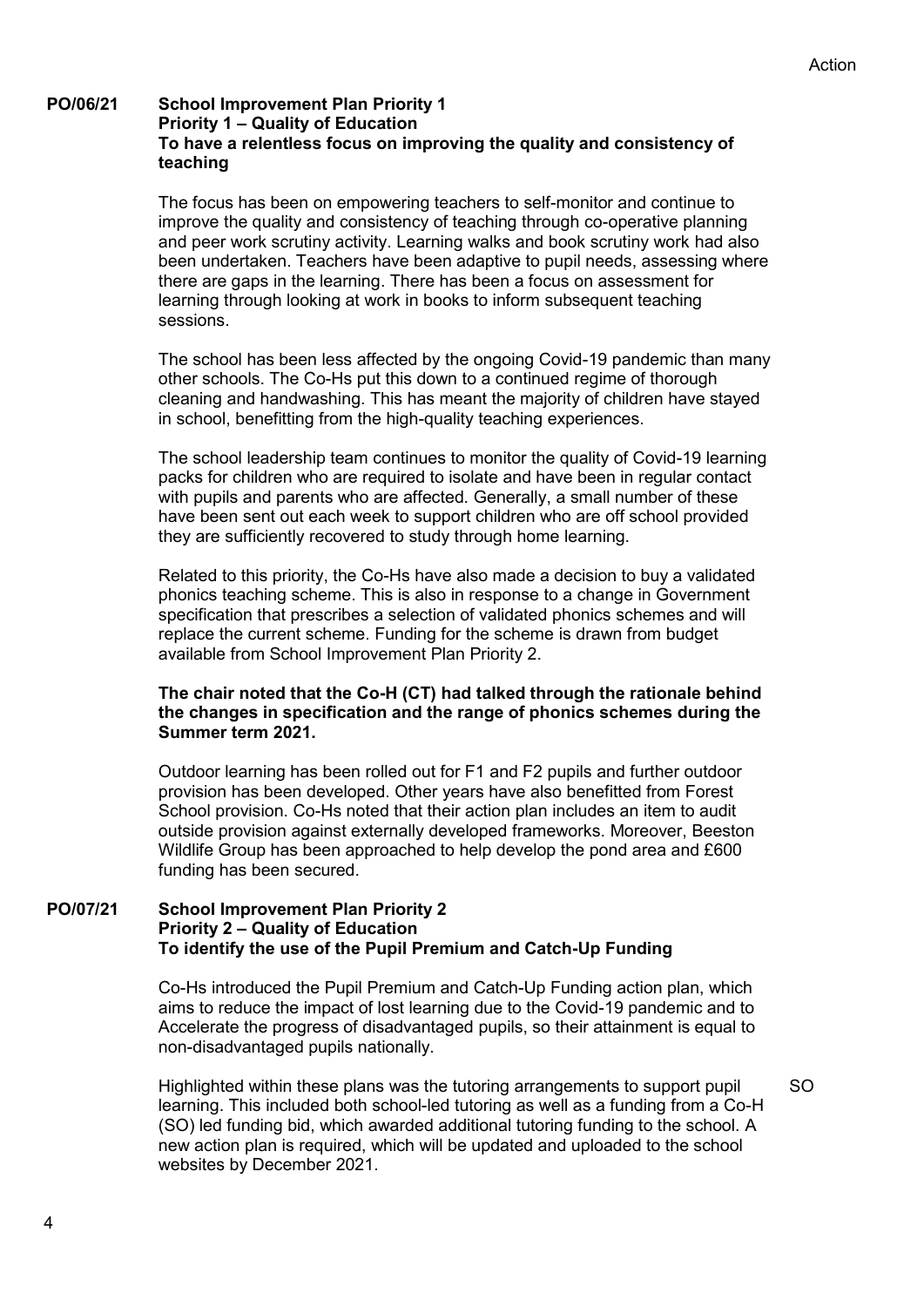### **A governor asked how is the tutoring delivered?**

There are two tutoring schemes

School-led tutoring: Trent-Vale Infants School: 1 day a week with a tutor who is provided with identified pupils to focus on. Beeston Rylands Junior School: 2 days a week, with a focus on Years 3 & 4, and Year 5. These are 1 to 1 with Years 3 & 4 focusing on writing and reading, with Year 5 focused on Maths.

National Tutoring Team: these consist of ex-teachers, retired teachers, and students. Trained to deliver specific programmes, these are focused on maths tutoring.

Funding from these streams will also pay for the purchase of a new phonics scheme that will be rolled out across both schools.

### **PO/08/21 School Improvement Plan Priority 3 Priority 3 – Quality of Education and Leadership and Management**

Teachers have been discussing the journey from EYFS to Year 6. Different subjects are at different stages and are working to get curriculum policy to the same place. The teams have a planned Christmas completion date. Hence (see PO/16/21.dd) request to defer approval of curriculum policies.

To develop a team of foundation subject leaders who have the skills and knowledge to undertake the role of subject leader according to the current Ofsted Framework

### **A governor asked if these curriculum policies took into account F1 or started at F2?**

The current project runs from Year 1 to Year 6. The next project is to develop curriculum mapping to align F1 more closely to the other years.

### **A governor asked if the curriculum reflected environmental sustainability themes?**

It was confirmed that environmental sustainability featured at different levels of the curriculum throughout the school and a school policy is planned. JH

### **PO/09/21 Quality of Teaching and Learning**

Quality of learning and teaching has been implemented through a relentless focus on improving the quality and consistency of teaching. This has been reflected in staff meetings, Senior Leadership Team support with advisory support from Phil Drabble and Wendy Weldon of the Local Education Authority.

#### **PO/10/21 Safeguarding**

Monitoring visit has taken place with Safeguarding Governor, further work required to carry out audit so additional visit has been arranged. Alistair McPherson confirmed as new Deputy Safeguarding Governor.

### Co-Hs

### **PO/11/21 Attendance**

Absenteeism is low, and there is low persistent absenteeism. There are a small number of cases of absenteeism and the SLT are working closely with the families on this. There are also fewer cases of Covid observed at TRF than in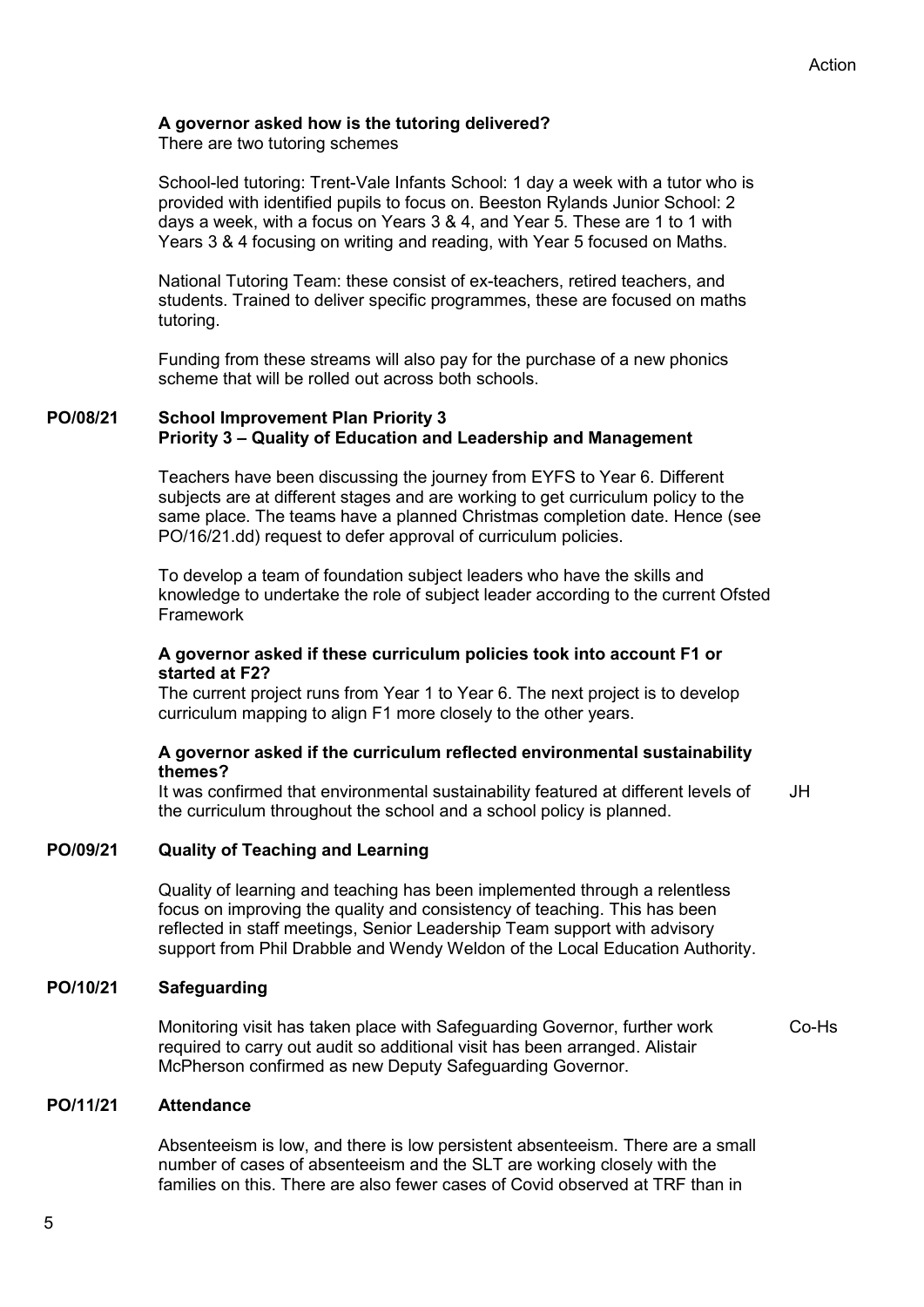other schools and this has contributed to low absenteeism. There are a small number of children and families with highly complex needs who the school are working alongside other agencies. Governors acknowledged the difficulty and complexity of these cases and the work being done by the school.

### **A governor asked if absenteeism had spiked following the two-week half term, as had been the pattern in 2019?**

CT

C<sub>T</sub>

The Co-H would look into these data and report back at the next POC.

#### **PO/12/21 Behaviour**

Both schools report good levels of behaviour, few children have been on 'red' at TVI. Individual cases have bespoke behaviour plans with teachers and families. Few children have missed playtime at BRJS. There are plans to increase the number of year groups at the same playtime, but this will be monitored carefully.

### **PO/13/21 Pupil Voice (School Council)**

Co-H (CT) had asked for feedback from the School Councils at TVI and BRJS. The School Council at TVI valued the opportunities to play together and developing friendships. CT meets with both school councils weekly. They noted the positive behaviour of their peers. At BRJS, the School Council were also positive, and they liked that the school allowed playtime mixing of Years 3 and 4 and Years 5 and 6.

The School Council at BRJS has asked for football at playtimes.

**A governor asked if this was supervised football, noting that this had been the practice in the past to mitigate behaviour problems that had been experienced in the past with unstructured football at playtime?** The Co-Hs recognised this risk and were looking into provision for organised football matches during playtime.

### **PO/14/21 Parent Questionnaires**

The Co-Hs made the case to defer parent questionnaires until later in the academic year as the schools were settling back into routine after the 2020/21 Covid-19 disruptions. **Governors agreed** that this was prudent given the circumstances. CT

### **PO/15/21 Governor Monitoring Visits**

The Co-Hs confirmed that a group of governors were scheduled to attend both schools along the theme of learning behaviour and learning environment.

#### **PO/16/21 Policies to be recommended for ratification:**

- a. Annual review of the Child Protection and Safeguarding Policy
- b. Annual review of the Looked After Children Policy
- c. Annual review of the Peer on Peer Abuse Policy
- d. Annual review for the Policy and Procedure for all Visitors
- e. Annual review of the Procedure for completing the Single Central Record
- f. Annual review of the Procedure for Checking Evidence for DBS checks
- g. Annual review of the Staff Employee Code of Conduct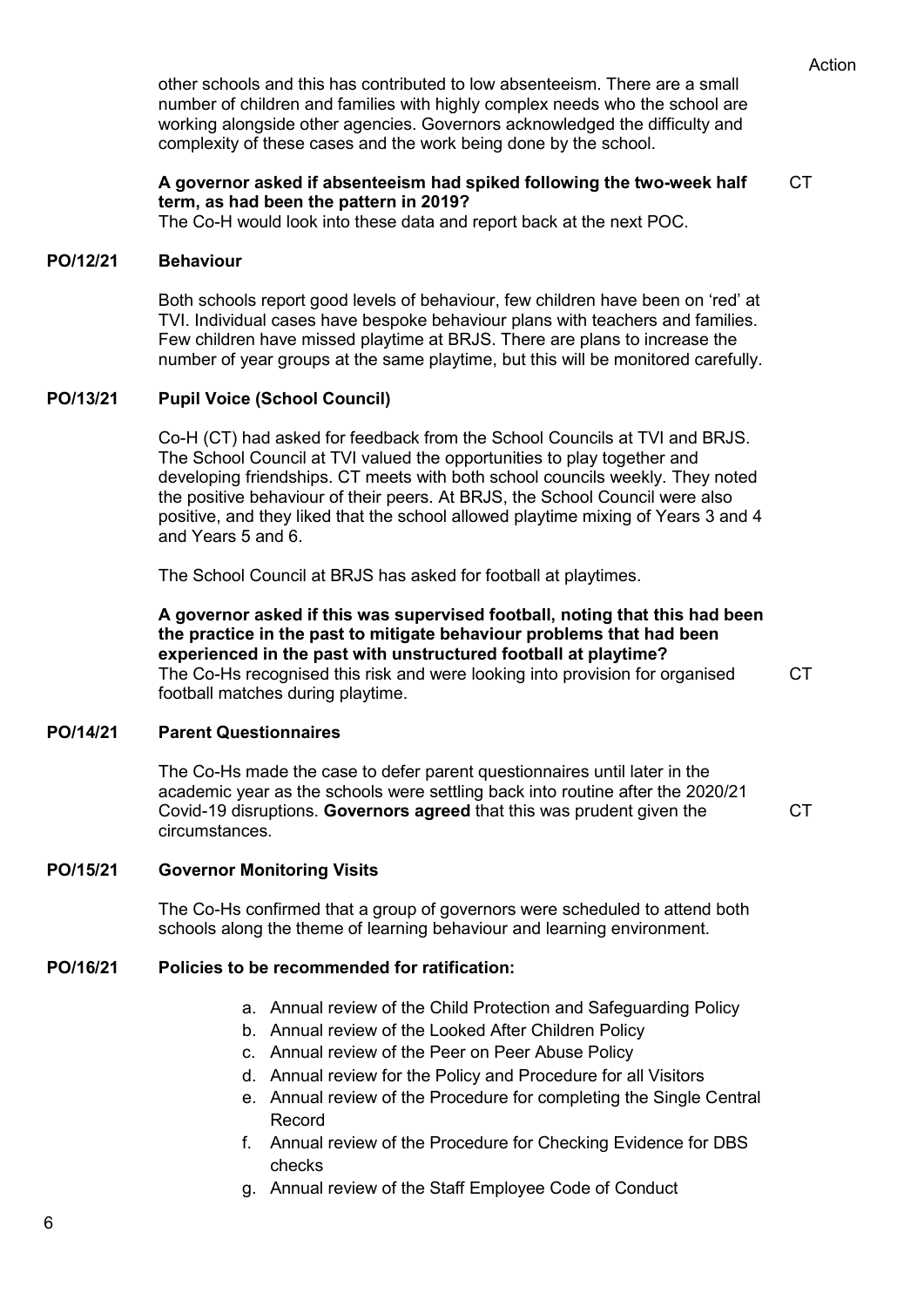- h. Online Safety Policy
- i. ICT and Internet Use Policy
- j. Annual review of the Use of Force (Physical Intervention) policy
- k. Annual review of the Acceptable Use (esafety) policy
- l. Annual review of the Pupil Discipline and Behaviour policy Janine
- m. Annual review of the Anti-bullying Policy
- n. Use of Pupil Images Policy
- o. Annual review of the Collective Worship Policy
- p. Information about the curriculum
- q. Annual review of the Teaching and Learning policy
- r. Remote Education policy
- s. Annual review of the Curriculum Planning policy
- t. Annual review of the Assessment for Learning policy
- u. Annual review of the Marking and Feedback policy
- v. Annual review of the Monitoring and Evaluation policy
- w. Annual review of the SEN policy
- x. Annual review of the EAL policy
- y. Annual review of the Single Equality policy
- z. Dealing with Prejudice Based Incidents
- aa. Annual review of the Homework policy
- bb. Annual review of the School Prospectus
- cc. Annual review of the food policy

#### **A governor asked whether the procedure in (f) was able to differentiate between checks of different levels.**  SO

Co-H agreed to re-check the procedure in (f) for agreement and ratification at full governors.

#### **A governor asked if the definition in (z) had been put forward recognising the difference between "incident" (as in the policy) and "crime", where the definition was likely to have adapted, since "incident" and "crime" are operationalised differently.** JB

Co-H agreed to cross-check the definition and re-check the wording for agreement and ratification at full governors.

### **With the exception of (f) and (z), the above policies were agreed and passed for ratification at FGBM. (f) and (z) would be returned to either FGBM or Spring 2021 Pupil Outcomes Committee.**

dd. Annual review of the curriculum policies – TV and BRJS

- i. English
- ii. Handwriting joint
- iii. Mathematics
- iv. Science
- v. Computing
- vi. History
- vii. Geography
- viii. RE\*
- ix. Relationships, Sex and Health Education Policy (RSHE)\*
- x. Drugs Education
- xi. Music